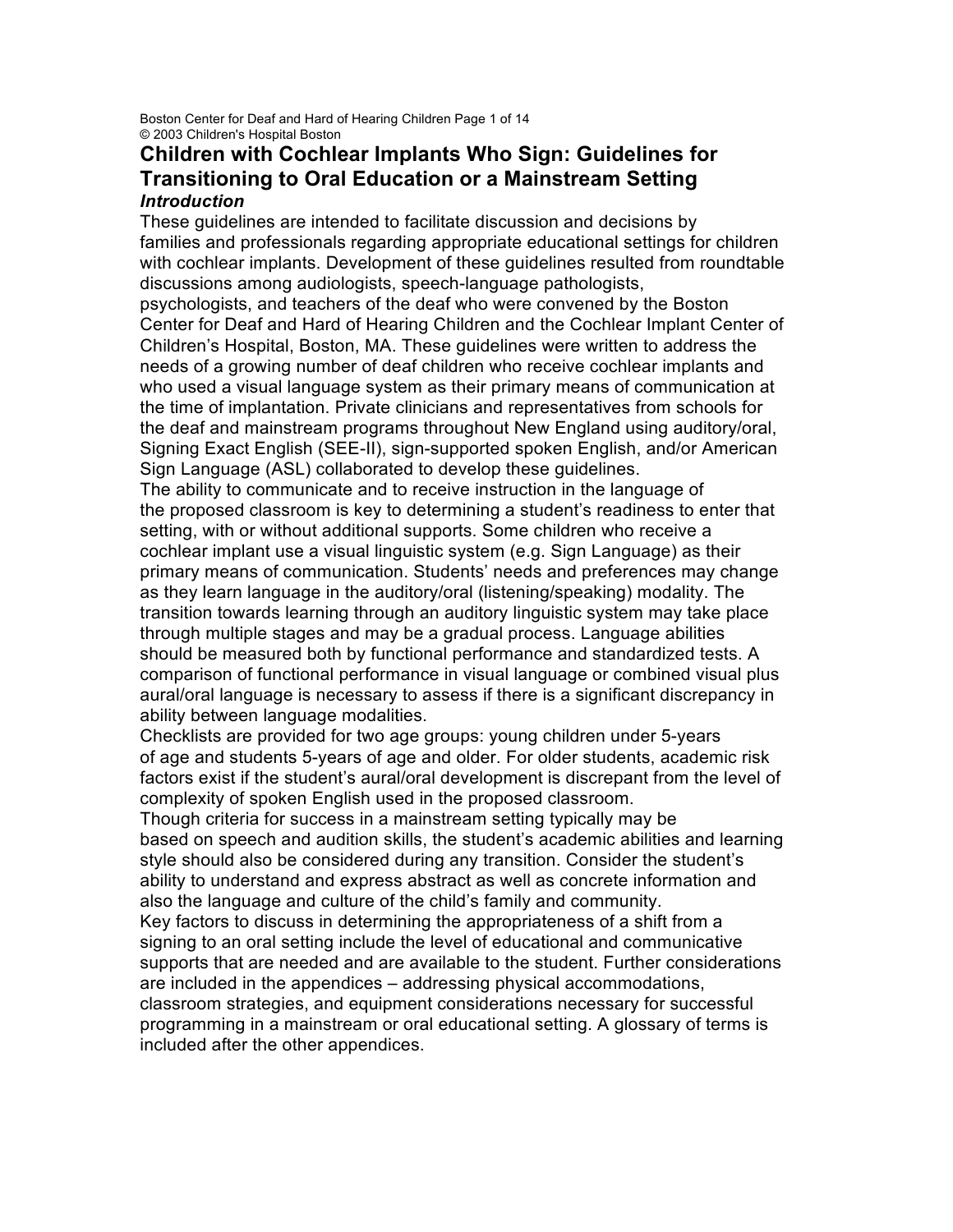Boston Center for Deaf and Hard of Hearing Children Page 2 of 14 © 2003 Children's Hospital Boston

# **Competencies for Transition from Manual To Oral Instruction The Child With a Cochlear Implant Under 5-Years of Age**

Page 1 of 2

# **Oral Receptive Language**

Evaluate in a quiet setting and with background noise.

| Child                                                                                                                                       | <b>Frequently</b> | <b>Sometimes</b> | <b>Never</b> |
|---------------------------------------------------------------------------------------------------------------------------------------------|-------------------|------------------|--------------|
| understands connected speech used by adults in<br>the proposed educational setting                                                          |                   |                  |              |
| comprehends and follows spoken directions                                                                                                   |                   |                  |              |
| understands the language of instructional activities<br>and possesses an oral language base strong<br>enough to learn topics                |                   |                  |              |
| consistently accesses and understands real-world<br>information as assessed by appropriate participation<br>in typical preschool activities |                   |                  |              |
| participates in conversation interactions with one<br>peer                                                                                  |                   |                  |              |
| attends to group conversation auditorally                                                                                                   |                   |                  |              |
| demonstrates incidental auditory learning                                                                                                   |                   |                  |              |

# **Oral Expressive Language**

| Child                                                                                                                           | <b>Frequently</b> | <b>Sometimes</b> | <b>Never</b> |
|---------------------------------------------------------------------------------------------------------------------------------|-------------------|------------------|--------------|
| is understood by familiar adults when speaking                                                                                  |                   |                  |              |
| is understood by peers in routine/predictable<br>events and in social conversations                                             |                   |                  |              |
| is able to express ideas and convey a meaningful<br>message with connected spoken language,<br>including real-world information |                   |                  |              |
| uses and understands pragmatic language (see<br>glossary)                                                                       |                   |                  |              |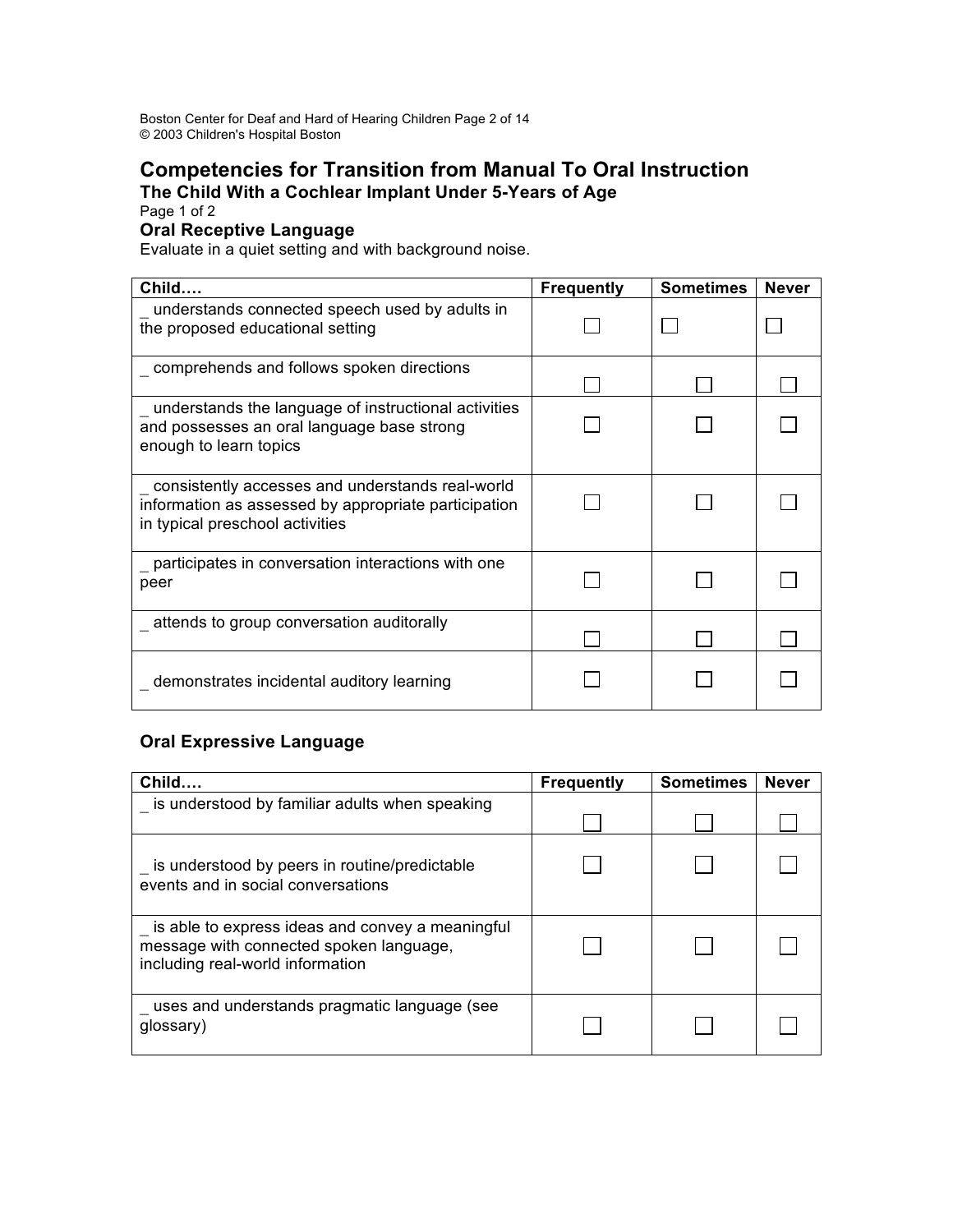# **Competencies for Transition from Manual To Oral Instruction The Child with a Cochlear Implant Under 5-Years of Age**

#### Page 2 of 2

### *How to Use the Checklists in Making Transition Decisions*

A majority of checkmarks falling in the "Never" column indicates that the child may not be ready for transition to an oral environment.

A majority of checkmarks falling in the "Sometimes" column indicates that the child has emerging skills toward transition to an oral environment.

A majority of checkmarks falling in the "Frequently" column indicates that the child may be ready for transition to an oral environment.

**Note: A child who may be in an oral program or in the mainstream without sign support and who scores primarily in the "Never" range should have placement and support services reviewed.**

## **Additional Considerations**

### **Language Demands**

Does the child have the ability to respond to direct and indirect language demands in teacher-directed and child-directed activities?

### **Social Skills**

Does the child have the ability to interact with peers and the understanding of social and pragmatic cues?

### **Self Concept**

What is the child's sense of self and ability to persist on challenging tasks? See neutral person note in Appendix.

**Additional Disabilities** (cognitive, physical, sensory)

Are there other disabilities that might impact this transition?

### **Attending Abilities**

Is the child able to sit and attend during presentations of content material?

### **Parent/Guardian Input and Support**

Are there additional language and culture considerations in the home?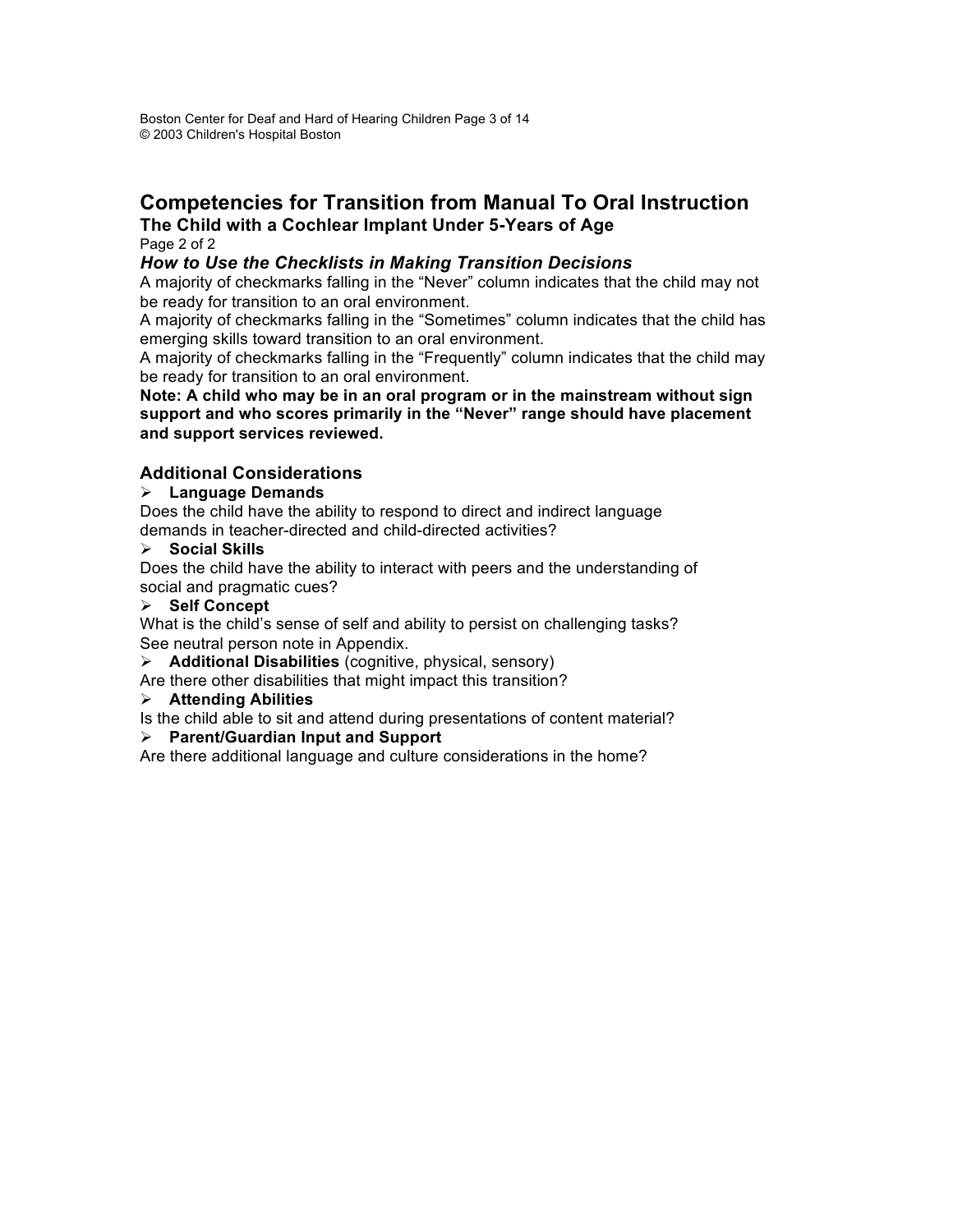# **Competencies for Transition from Manual To Oral Instruction The Child with a Cochlear Implant, 5-Years of Age and Older**

Page 1 of 3

### **Oral Receptive Language**

Evaluate in a quiet setting and with background noise.

| Child                                                                                                                                                   | <b>Frequently</b> | <b>Sometimes</b> | <b>Never</b> |
|---------------------------------------------------------------------------------------------------------------------------------------------------------|-------------------|------------------|--------------|
| understands connected speech used by adults in<br>the proposed educational setting                                                                      |                   |                  |              |
| comprehends and follows spoken directions<br>related to the curriculum                                                                                  |                   |                  |              |
| understands the language of instructional<br>activities<br>and possesses an oral language base strong<br>enough to learn topics in depth                |                   |                  |              |
| attends to group conversation auditorally with<br>facilitation by an adult. (Group number should<br>equal<br>typical group size in proposed classroom.) |                   |                  |              |
| attends to group conversations auditorally                                                                                                              |                   |                  |              |
| demonstrates incidental auditory learning                                                                                                               |                   |                  |              |
| exhibits relative speed in auditory processing of<br>new information comparable to classroom peers                                                      |                   |                  |              |
| demonstrates the above receptive skills for<br>spoken language in the following settings:<br>one-on-one<br>➤<br>small group<br>➤<br>large group<br>⋗    |                   |                  |              |
|                                                                                                                                                         |                   |                  |              |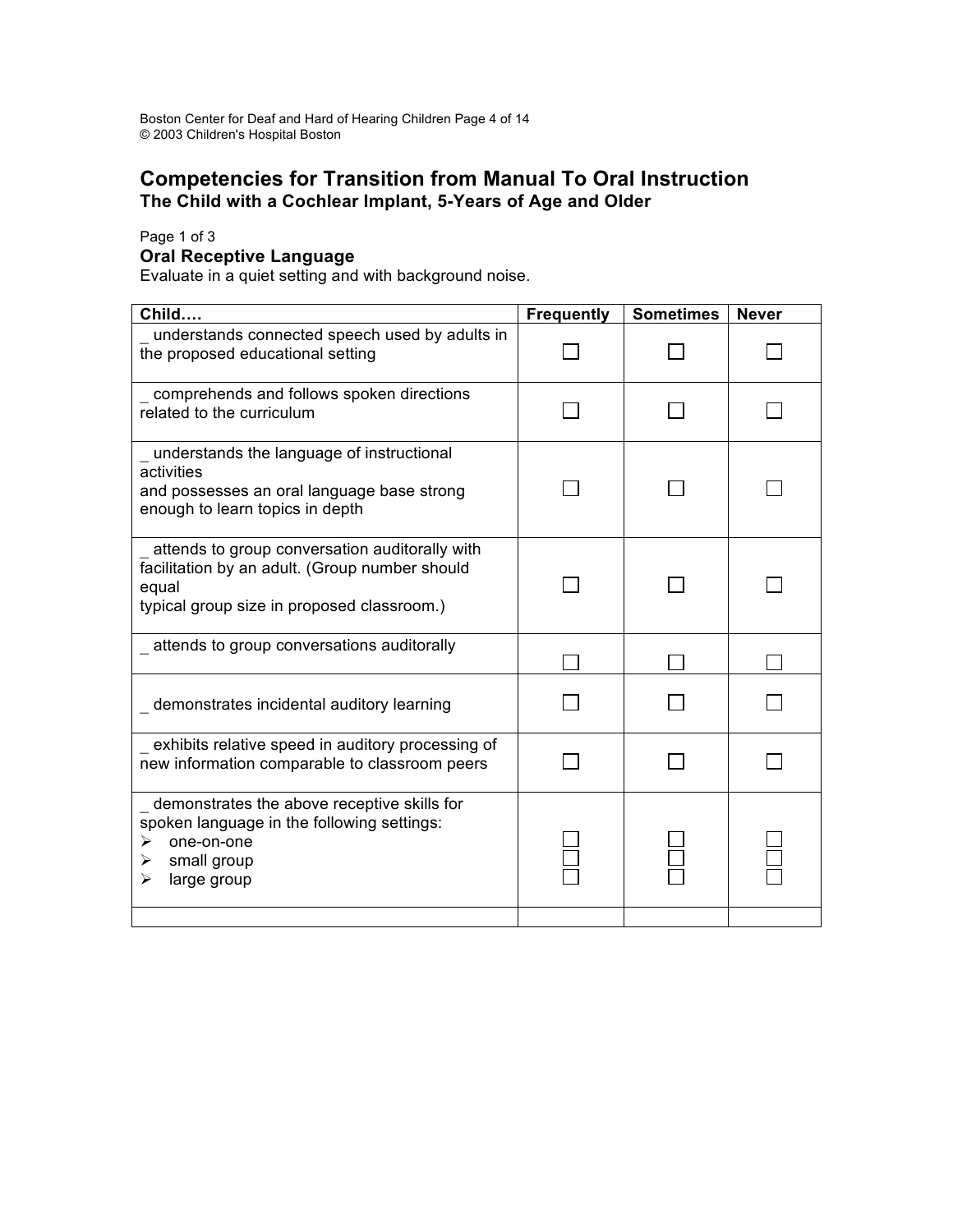# **Competencies for Transition from Manual To Oral Instruction The Child with a Cochlear Implant, 5-Years of Age and Older**

# **Oral Expressive Language**

| Child-                                                                                                                                                                                 | <b>Frequently</b> | <b>Sometimes</b> | <b>Never</b> |
|----------------------------------------------------------------------------------------------------------------------------------------------------------------------------------------|-------------------|------------------|--------------|
| uses spoken English without sign support                                                                                                                                               |                   |                  |              |
| _ speech is easily understood by:                                                                                                                                                      |                   |                  |              |
| familiar adults<br>➤<br>less familiar adults<br>➤<br>peers in academic and social conversations<br>➤                                                                                   |                   |                  |              |
| uses no more than 2 to 3 repairs/rephrases<br>per<br>conversation with an adult                                                                                                        |                   |                  |              |
| carries on a conversation with one peer<br>independently<br>➤<br>with assistance of a language facilitator<br>➤                                                                        |                   |                  |              |
| participates in group conversation<br>independently<br>➤<br>with facilitation by adult<br>➤<br>Note: Group number should equal the typical group<br>size<br>in the proposed classroom. |                   |                  |              |
| is able to express ideas and convey a<br>meaningful<br>message with connected, spoken language                                                                                         |                   |                  |              |

# **Written Language Skills (Reading and Writing)**

| Child-                                                                                                                                             | <b>Frequently</b> | <b>Sometimes</b> | Never |
|----------------------------------------------------------------------------------------------------------------------------------------------------|-------------------|------------------|-------|
| demonstrates reading skills comparable to<br>potential classmates/peers<br>demonstrates written skills comparable to<br>potential classmates/peers |                   |                  |       |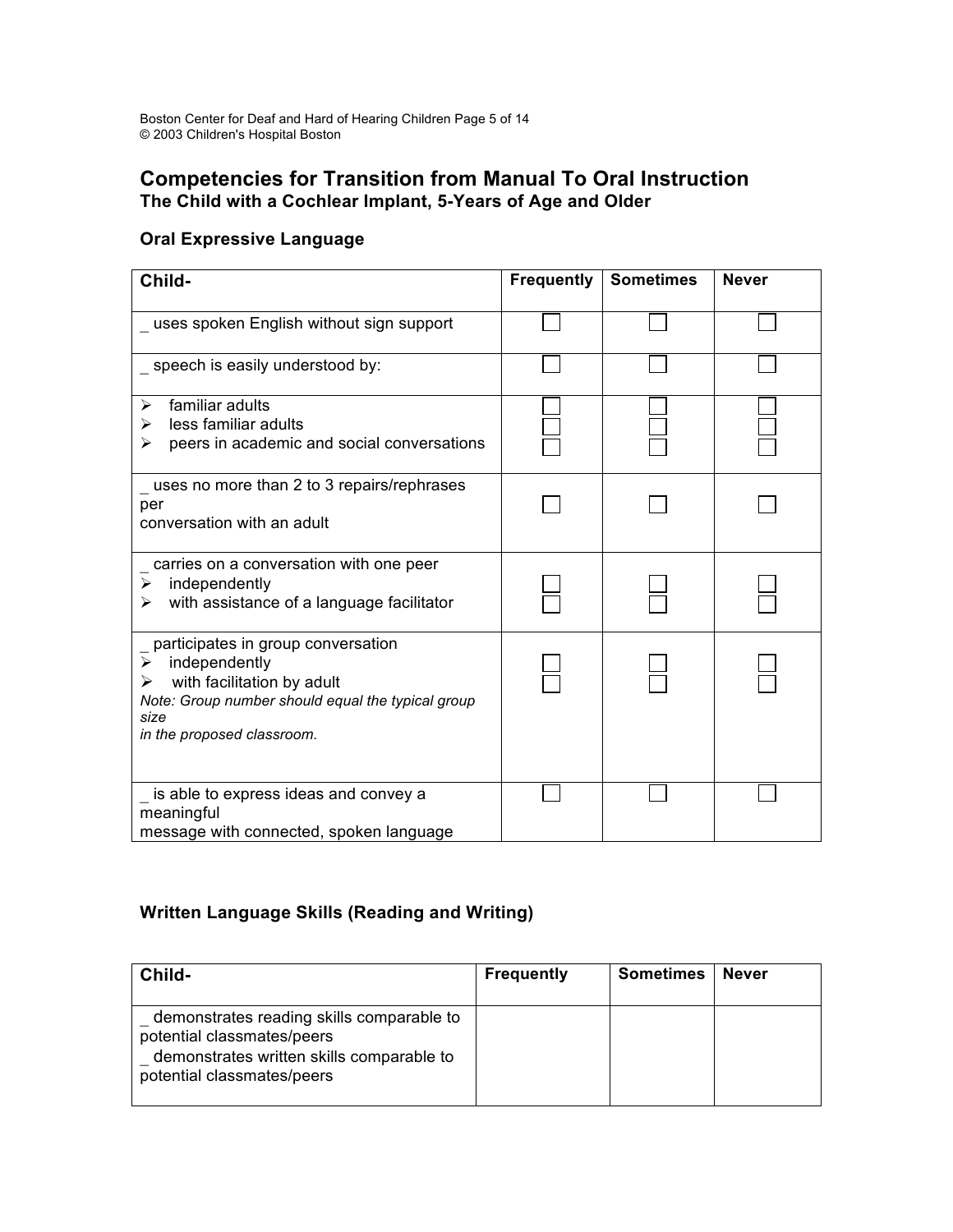Boston Center for Deaf and Hard of Hearing Children Page 6 of 14 © 2003 Children's Hospital Boston

# **Competencies for Transition from Manual to Oral Instruction The Child with a Cochlear Implant, 5-Years of Age and Older**

### *How to Use the Checklists in Making Transition Decisions*

A majority of checkmarks falling in the "Never" column indicates that the child may not be ready for transition to an oral environment.

A majority of checkmarks falling in the "Sometimes" column indicates that the child has emerging skills toward transition to an oral environment.

A majority of checkmarks falling in the "Frequently" column indicates that the child may be ready for transition to an oral environment.

**Note: A child who may be in an oral program or in the mainstream without sign support and who scores primarily in the "Never" range should have placement and support services reviewed.**

### **Additional Considerations**

### **Academic Progress**

Is the child able to maintain appropriate or expected academic progress when transitioning to a new placement?

### **Social Skills**

Does the child have the ability to interact with peers and the understanding of social and pragmatic cues?

### **Self Concept**

What is the child's sense of self and ability to persist on challenging tasks? See neutral person note in Appendix.

**Additional Disabilities** (cognitive, physical, sensory)

Are there other disabilities that might impact this transition?

### **Attending Abilities**

Is the child able to sit and attend during presentations of content?

### **Parent/Guardian Input and Support**

There may be additional language and culture considerations in the home.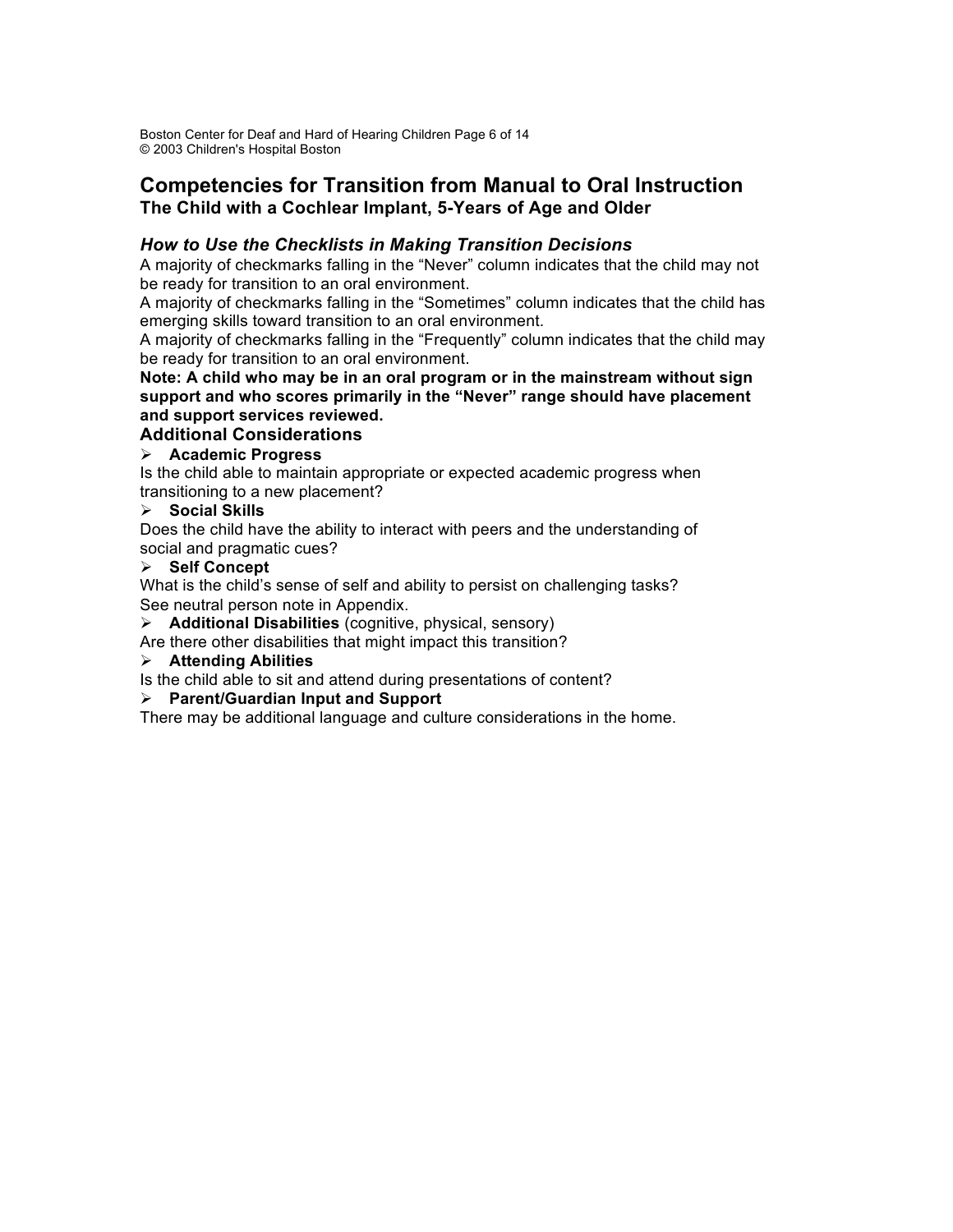Boston Center for Deaf and Hard of Hearing Children Page 7 of 14 © 2003 Children's Hospital Boston

# **APPENDICES Program Considerations for a Child with a Cochlear Implant in the Oral/Mainstream Classroom**

Children who use cochlear implants (as with children who use hearing aids) experience significant difficulty listening and learning in classroom environments with background noise and typical classroom commotion. Consideration of classroom acoustics is crucial. Modifications may be necessary to improve the listening conditions.

Additionally, classroom strategies must also be employed to support the child in attending to teacher instruction and learning in a classroom environment. The following lists various accommodations and strategies for meeting the needs of a child who uses a cochlear implant:

## **PHYSICAL ACCOMODATIONS:**

Aggressively manage the acoustics of the learning environment by addressing reverberation (echo), noise reduction and distance to include:

- $\triangleright$  acoustic tiled ceiling no higher than 10 feet
- $\geq$  carpeting over more than 2/3 of the classroom
- $\triangleright$  drapes at window walls
- $\triangleright$  sound absorption panels or acoustic wall covering to reduce reverberation (echo)
- $\triangleright$  low HVAC noise levels
- $\triangleright$  monitoring noise from sources such as water fountain, aquarium, and computers
- $\triangleright$  closing classroom windows and doors to dampen ambient noise
- $\triangleright$  rubber base guard at the base of door to reduce noise from the hallway
- personal FM system and/or Classroom/Sound field FM system in the classroom to reduce the negative effects of background noise and distance from the teacher
- during instruction. Be sure to seek recommendations from the child's audiologist.
- $\triangleright$  good lighting without buzz from fluorescent fixtures

For further information regarding appropriate classroom acoustics refer to the websites below:

**Classroom Acoustics Coalition**: http://www.nonoise.org/quietnet/qc/

This site offers an online version of a booklet called *Classroom Acoustics: A Resource for Creating Learning Environments with Desirable Listening Conditions.*

### **Classroom Acoustics Homepage**: www.classroomacoustics.com

This site offers links to Federal Register Petition for Rulemaking and articles. Supply the classroom with a portable, audible and visible alarm, hard-wired into the fire alarm system in the hallway. This equipment can be moved from classroom to classroom as a student changes classroom from year to year.

Boston Center for Deaf and Hard of Hearing Children Page 8 of 14

© 2003 Children's Hospital Boston

## **CLASSROOM STRATEGIES:**

Assign a **neutral person** separate from the service delivery team personnel, who will check on the student and monitor the student's adjustment and ability to advocate for self as needed. The neutral person must be a knowledgeable professional with understanding of the range of communication skills, acoustic and technical modifications to facilitate communication, and curriculum expectations.

Maintain a communication notebook between school and home with regular entries from family, teacher(s) and therapist(s) regarding content vocabulary and concepts, stories and books read in class, audition, and language.

Provide parents and speech therapist with an overview of class lessons and list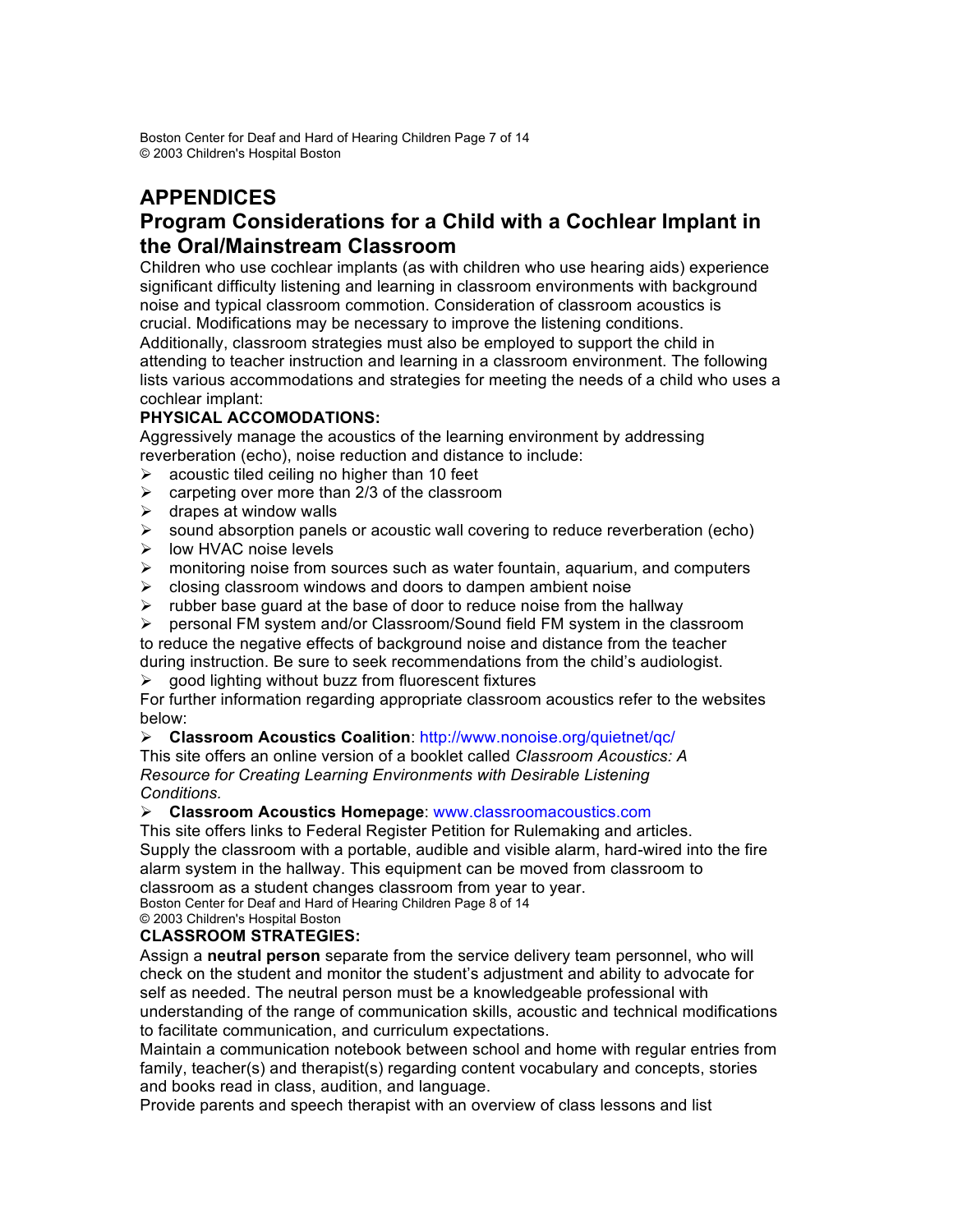activities, content vocabulary and concepts, and books on the subject. This allows for preview, review, and carryover of classroom language.

Position the main teaching area away from windows as glare may make lipreading difficult, and away from external background noise (e.g. HVAC vents or hallways). Close windows and door when there is noise outside the classroom.

Provide preferential seating, keeping in mind which side of the head the implant microphone is located. Position the student, peers and teacher accordingly. Institute a "One Voice Rule". (Only one person talks at a time in large and small group activities. Other adults in the room do not talk among themselves as the teacher is instructing.)

Use a sound field and/or personal FM system with a boom microphone and a pass around microphone for access to comments/questions from peers in the classroom. Signal or cue the entire class to listen before instruction or directions are given.

Preview and review content vocabulary and concepts. Spot check the student's comprehension of instruction presented orally by asking the student to repeat a direction, tell what the class will do next, or explain the meaning of a word or concept in a natural manner.

Repeat questions and comments from classmates as well as announcements made over the public address system.

Provide visual supports in the classroom using appropriate visual demonstrations and developmentally age-appropriate written materials. Use "hands-on" experiences to reinforce visual and auditory input.

Post and refer to a schedule (picture or written) as a preview of the day's activities as an alert to a change in the regular routine, and as a signal that there is a transition form one activity to another.

Teach the student the kinds of questions to ask when the student does not understand (e.g. "I didn't hear that", "I don't understand"), and staff should be trained to notice the indications of misunderstanding and confusion.

Boston Center for Deaf and Hard of Hearing Children Page 9 of 14 © 2003 Children's Hospital Boston

As a child shifts from a visual linguistic system to an auditory linguistic system, there will likely be a delay in assimilating information presented through spoken English. Allow additional processing time for the student to receive, comprehend, and respond to information presented in spoken language.

Broadcast music through the child's FM system when using a CD player or tape recorder. Send home song lyrics and tapes of song melodies before they are introduced in music class.

Modify testing to include:

- $\triangleright$  untimed standardized tests at onset of transition
- $\triangleright$  opportunity to be exposed to a variety of testing situations

 $\triangleright$  extra time for essay tests

#### **ADDITIONAL SERVICES:**

Provide individual aural habilitation and speech-language therapy given by one or two different professionals who have specific expertise in the area of spoken language development among deaf and hard of hearing children, and in the use of cochlear implants. Frequency of services will vary for each student and recommendations regarding service delivery should be determined by the student's educational team. The student's speech therapist and classroom teacher should communicate regularly with the cochlear implant audiologist, providing information on the student's listening behaviors and changes in speech that may occur to facilitate optimal mapping of the implant.

If the student with a cochlear implant requires support from a Sign Language interpreter during the transition, teachers and students in the class should be prepared with guidelines related to the use of an educational interpreter. [Please refer to information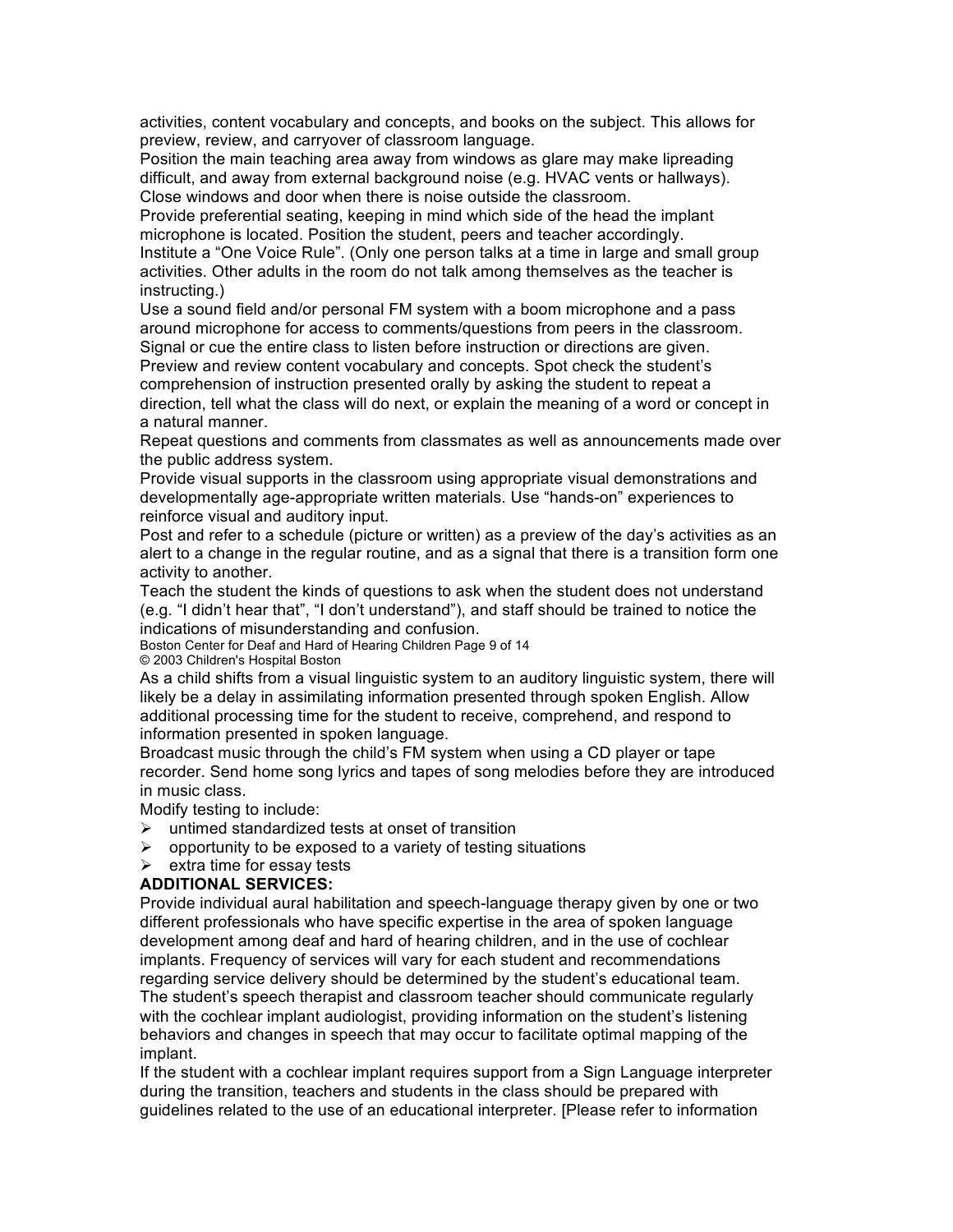provided by the Massachusetts Commission for the Deaf and Hard of Hearing: *Educational Interpreters* http://www.state.ma.us/mcdhh/401.htm and *Suggestions for Effective Use of Interpreters* http://www.state.ma.us/mcdhh/604.htm]

Prior to arrival, explanation of the specific needs of a student with a cochlear implant (seating arrangements, a rule where one person at a time speaks in the classroom, use of a note taker, etc.) should be provided. Other class members should also receive information that is appropriate for them in understanding what the implant device is and the communication needs of the child entering their class.

Annual in-service training is needed for all staff that work with the child regarding the proper use and care of the cochlear implant speech processor. This training should also include the effects of hearing loss on language and learning and social skills, academic programming for students with cochlear implants functioning as hard of hearing children, working with language facilitators, sign/oral interpreters, and collaborating with a teacher of the deaf and the implant team. Classroom observations and support by a speechBoston Center for Deaf and Hard of Hearing Children Page 10 of 14

© 2003 Children's Hospital Boston

language pathologist or teacher of the deaf who is experienced with cochlear implants should take place several times during the year. Feedback from older cochlear implant users or Deaf children who have been successful in a mainstream program is helpful in determining the most successful intervention/supports for children with cochlear implants.

### **EQUIPMENT CONSIDERATIONS:**

Identify at least one staff member who is responsible for doing a sound check of the cochlear implant as well as checking the FM system each morning. A separate individual should also be identified as a back up, in the event that the primary staff member is unavailable on a given day. Both staff members should be trained in basic equipment troubleshooting and be provided with several spare cords and batteries. Do a daily equipment check of Program #, volume and sensitivity settings, battery status, coil, microphone, cords, and connections. Refer to the cochlear implant audiologist's report for correct settings and the CI manufacturer's Educator's manual for equipment check protocol and troubleshooting guide.

Upon arrival at school, perform a daily listening check using the Ling 6-sound test ("m", "ah", "oo", "ee", "sh", "s").

Avoid or eliminate plastic, vinyl and nylon materials (e.g. plastic slides, swings, and climbing structures, nylon tents and parachutes, gym mats, etc.) to prevent damage to the processor from static electricity.

The body-worn processor, microphone and headpiece should be removed from the student's body before going down a plastic slide, playing in a ball pit, tumbling on plastic mats, and playing under a nylon parachute or tunnel.

Provide a glare/static screen for the computer and a rubber mat under the chair, if the area is carpeted, to avoid static electricity damage to the speech processor.

To avoid the transfer of static electricity, touch metal or the student's arm before touching the equipment (coil, cord, microphone, or body-worn processor).

Use dryer softener sheets on hair and clothing during the winter. Spray rugs with a solution of water and fabric softener to reduce static electricity.

Cover the speech processor with a plastic bag when playing near water, painting or cooking.

Boston Center for Deaf and Hard of Hearing Children Page 11 of 14 © 2003 Children's Hospital Boston

# **GLOSSARY**

**Acoustics** 

 $\triangleright$  The sound qualities of an enclosed room (such as reverberation, background noise) that either enhances or interferes with listening to a person speaking Auditory-linguistic system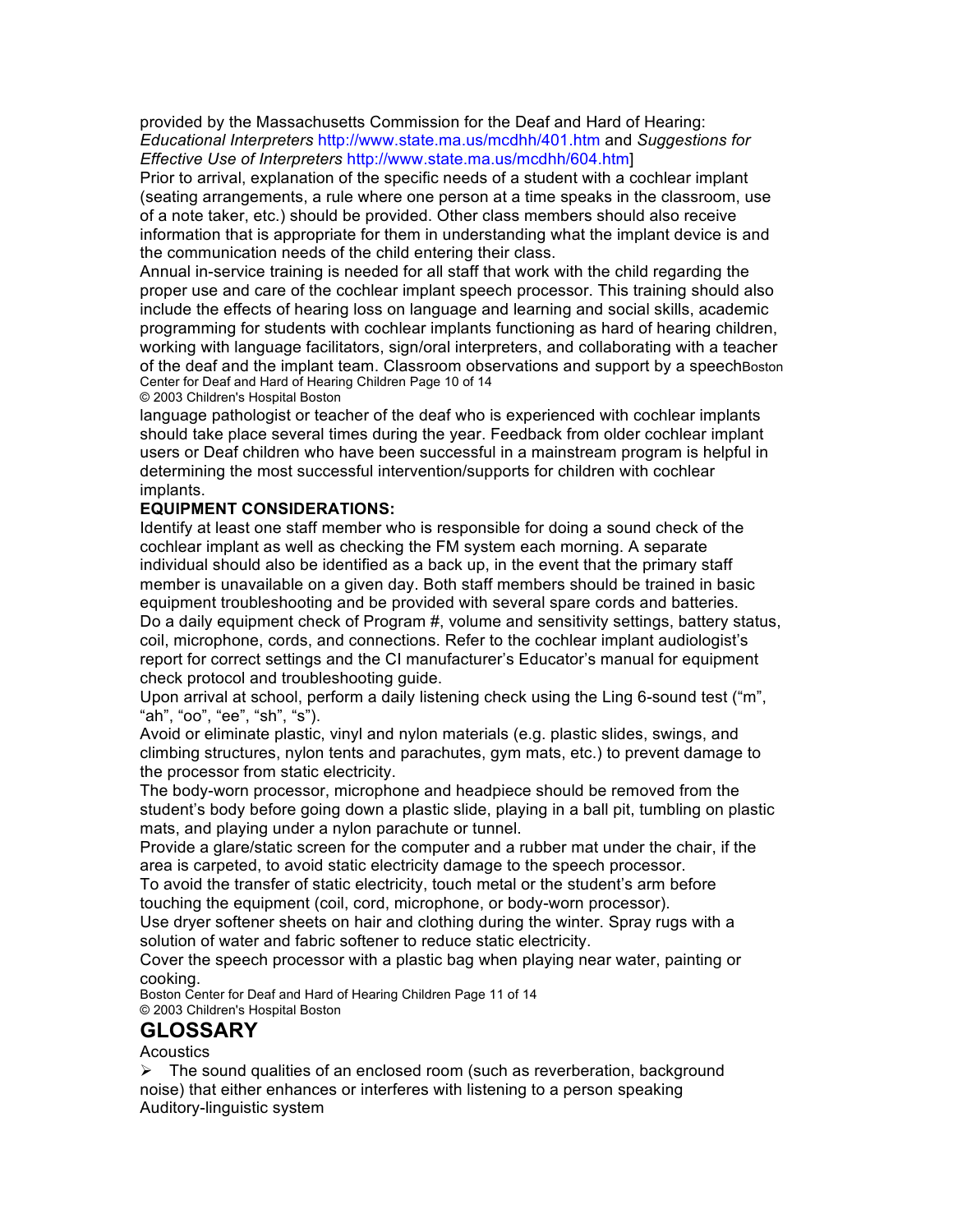$\triangleright$  A rule-governed language that is primarily expressed through speech and understood through listening.

HVAC

 $\triangleright$  Heating, ventilation, and air conditioning system of a building Incidental learning

 $\triangleright$  Learning that is not directly taught, but that occurs through natural, spontaneous, or daily experiences

Incidental auditory learning

 $\triangleright$  Incidental learning that occurs through listening such as "overhearing" something said in a conversation

Intelligible speech

 $\triangleright$  Articulation of spoken words that is understood by most people in most contexts Language facilitator

 $\triangleright$  A professional who is qualified to assist a child in understanding the language being used in the classroom by the teacher and by peers. A language facilitator is not an interpreter, but works directly with the child in learning and communicating

Language vs. Speech

Language and speech are *not* synonymous.

 $\triangleright$  Language is a rule-governed set of arbitrary symbols that is socially shared among people within a culture or community. Language can be encoded through vocal/spoken words, through symbolic and meaningful visual/manual signs, and through written form.

 $\circ$  Receptive language refers to how an individual understands language

(e.g. comprehends questions, statements, stories, etc.).

o Expressive language refers to how an individual uses language (e.g.

communicates needs, shares ideas, requests information, asks questions, expresses thoughts or feelings, etc.).

 $\triangleright$  Speech involves articulate utterance of vocal sounds to produce distinctive words. It requires the coordination of the articulators (lips, tongue, teeth, and soft palate) and modulation of voice.

Oral language base

 $\triangleright$  Having the fundamental skills of a language that is learned through listening and speaking

Boston Center for Deaf and Hard of Hearing Children Page 12 of 14 © 2003 Children's Hospital Boston

Personal FM

 $\triangleright$  An assistive listening device that is coupled to a child's hearing aid or implant processor and directs the speech signal (e.g. the teacher's voice or of another student) directly to the child's personal listening device to help eliminate competing background noise

**Pragmatics** 

 $\triangleright$  Refers to the way language is used within social communication interactions (such as how to initiate a conversation, use of appropriate eye contact, when to change the topic, how to politely interrupt or join a conversation, etc.) Processing time

 $\triangleright$  The time required for a person to make sense of the language (either offered through speech or sign) in order to comprehend or respond Repair strategies

 $\triangleright$  Communication strategies used when there has been misunderstanding in a communication interaction; strategies may include asking a direct question, rephrasing, repetition, etc.

Sound field FM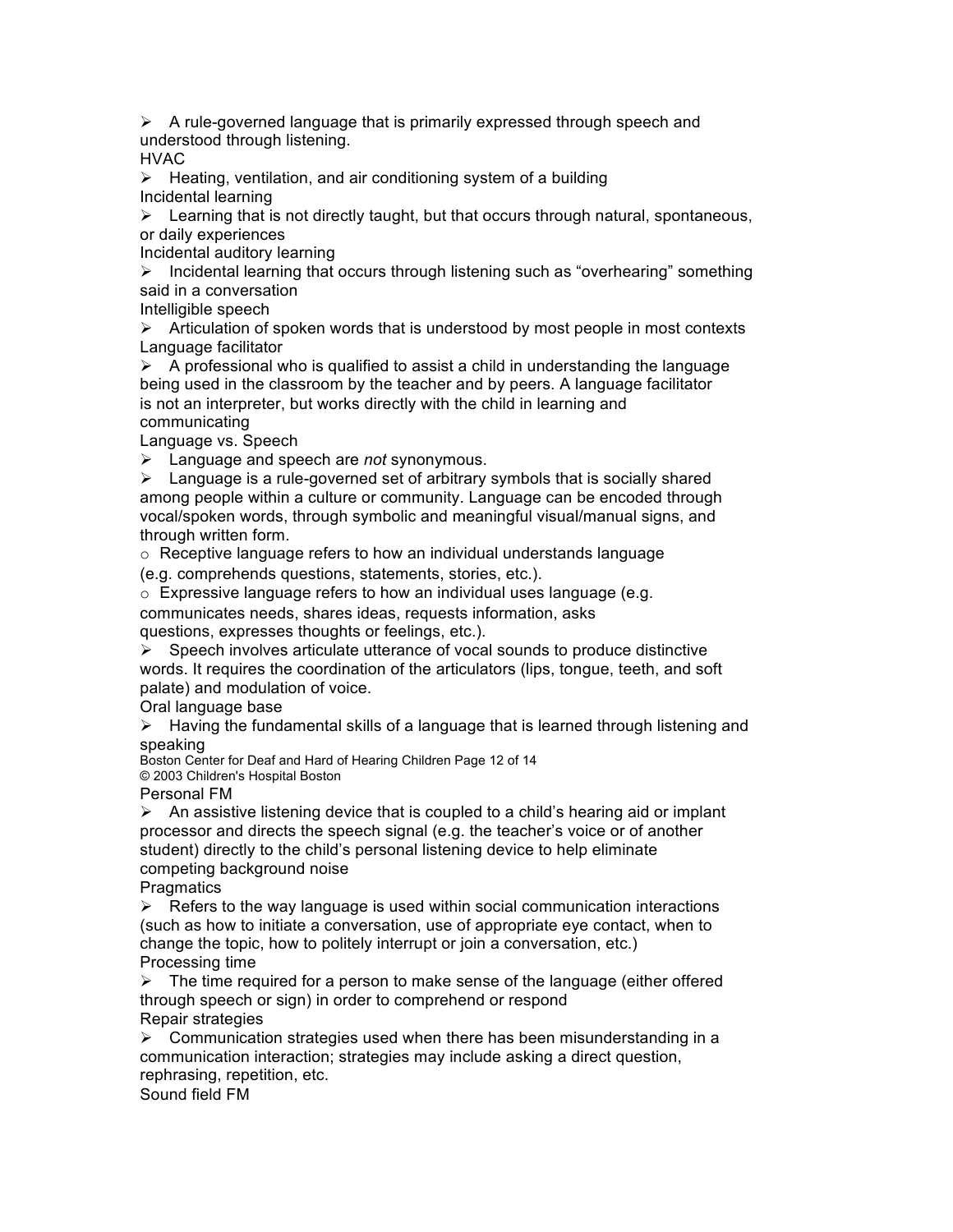$\triangleright$  An assistive listening device that amplifies the speech signal (of the person speaking through the microphone) through speakers that are either positioned around the room or through a portable speaker that sits on a student's desk Visual-linguistic system (e.g. American Sign Language)

 $\triangleright$  A rule-governed language that is expressed through a visual-gesture system that uses handshapes combined into distinctive movements and placements, and incorporates facial expressions that mark specific grammatical structures. For further information regarding other relevant terms and definitions visit the *Hands & Voices* website at http://www.handsandvoices.org/resource\_guide/19\_definitions.html. The product of a collaborative project sponsored by the Boston Center for Deaf and Hard of Hearing Children (BCDC) and the Cochlear Implant Program of Children's Hospital Boston. © 2003 Children's Hospital Boston. Boston Center for Deaf and Hard of Hearing Children Page 13 of 14 © 2003 Children's Hospital Boston The Boston Center for Deaf and Hard of Hearing Children (BCDC) and the Cochlear Implant Program of the Children's Hospital Boston convened a series of meetings and invited representatives from schools and programs for the deaf from Massachusetts and the New England region to participate. Development of these guidelines resulted from discussions and information shared among participants in these round-table forums. Audiologists, speechlanguage pathologists, teachers, and psychologists who work with deaf and hard of hearing children, both in private practice and from educational programs that use American Sign Language (ASL), Signing Exact English (SEE-II), sign-supported spoken English, and aural/oral communication, collaborated in the design of these guidelines. For more information, inquiries regarding the guidelines and its collaborators may be directed to Terrell Clark, Ph.D. via Email at this address: terrell.clark@tch.harvard.edu Kate Allen (Beverly School for the Deaf, MA) **Stephanie Angelini (The Learning Center for Deaf Children, MA)** Sue Avery (American School for the Deaf, CT) **Ann Bednar (private practice, New Hampshire)** Donna Blain (American School for the Deaf, CT) Amy Bove (Austine School for the Deaf, VT) Angela Bruno (Governor Baxter School for the Deaf, ME) **Terrell Clark (Children's Hospital Boston, MA)** Tina Cook (Manchester Program for Deaf & Hard of Hearing Students, NH) Jean Dickson (Manchester Program for Deaf & Hard of Hearing Students, NH) Dorthy Eisenhaure (private practice, Massachusetts) Elyse Fishkin (private practice, Massachusetts) Janice Gatty (Clarke School for the Deaf, MA) **Julie Rubin Goldberg (SEEM Collaborative,MA)** Marci Goldowsky (Horace Mann School for the Deaf, MA) Lynne Graham O'Brien (Children's Hospital Boston, MA) Wende Grass (The Learning Center for Deaf Children, MA) Janet Hammel (New Bedford Public School District, MA) Judy Jacobs (The Learning Center for Deaf Children,MA) Kathy Jenkalunas (American School for the Deaf, CT) MaryJane Johnson (Rhode Island School for the Deaf, RI) Jennifer Johnston (Children's Hospital Boston, MA) **Cara Jordan (Clarke School-East, MA)** Betsy Kammerer (Children's Hospital Boston, MA) **Kristin Karmon (Children's Hospital Boston, MA)** Terry Keegan (Austine School for the Deaf, VT) Jane Kelly (Beverly School for the Deaf, MA) Ellen Kurtzer-White (First Connections, Rhode Island) Paula Levine (READS Collaborative, MA) Nancy Mello Maguire (The Learning Center for Deaf Children, MA) Kym Meyer (The Learning Center for Deaf Children, MA) Jennifer Miller (The Learning Center for Deaf Children, MA) Joan Nash (Newton Public School District, MA) **Marilyn Neault (Children's Hospital Boston, MA)** Louise Packness (private practice, Maine) Paula Pelzar (private practice, Maine) Melanie Perry (New Bedford Public School District, MA)